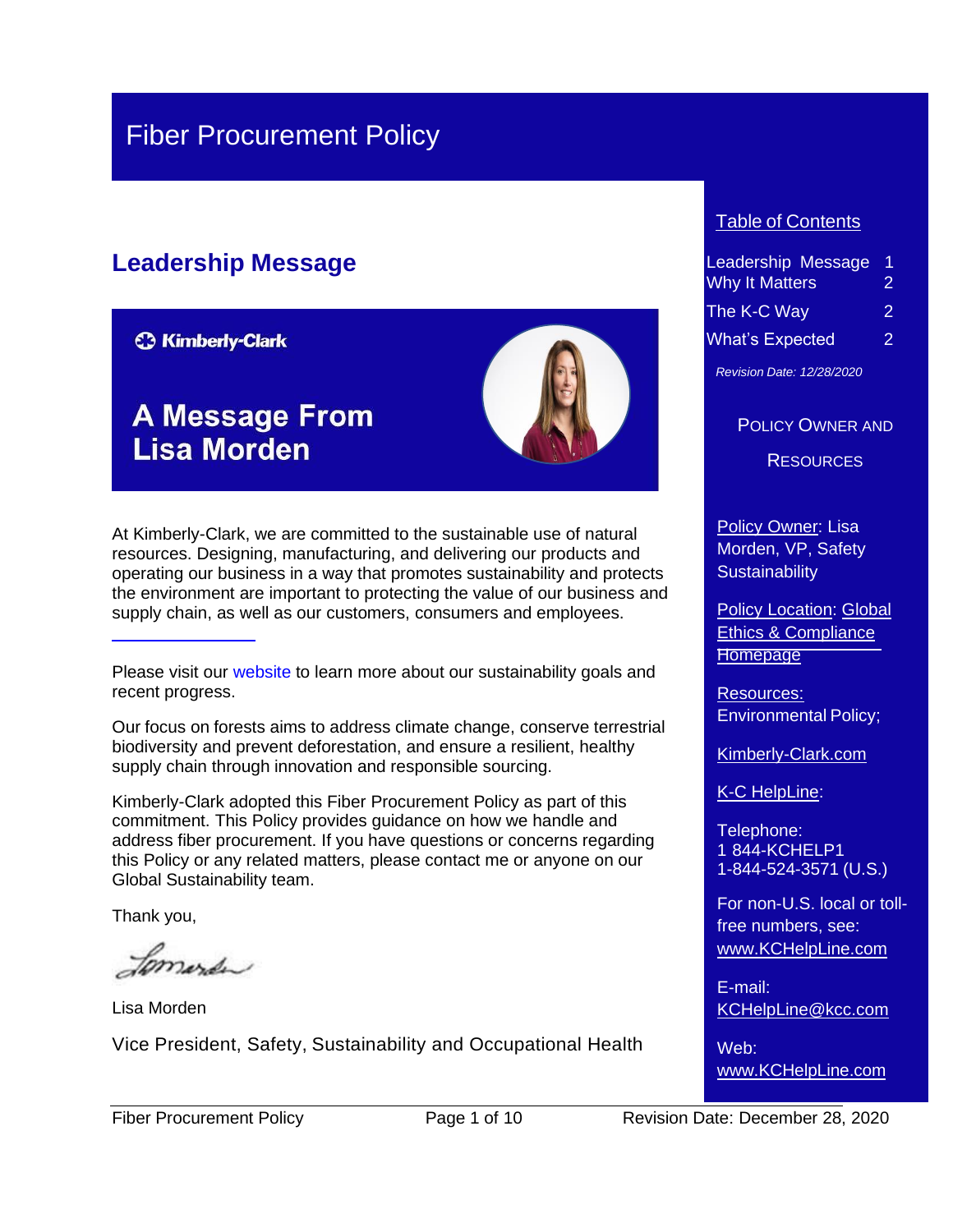# **WHY IT MATTERS**

Kimberly-Clark is committed to conducting business with a sincere and proper regard for the need to sustain natural resources used in the manufacture of Kimberly-Clark's products and packaging. Kimberly-Clark protects forests to address climate change, conserve terrestrial biodiversity, and ensure aresilient, healthy supply chain. Our forestry program aims to reduce our impact on natural forests and prevent deforestation through innovation and responsible sourcing.

## <span id="page-1-0"></span>**THE KIMBERLY-CLARK WAY**

We have adopted this Fiber Procurement Policy ("policy") to promote

- Sustainable forest management practices by Kimberly-Clark's wood fiber suppliers that are economically viable, environmentally responsible, and socially beneficial by considering supplier performance in the selection process.
- Kimberly-Clark's use of environmentally responsible wood fiber in its products consistent with product performance and competitive market conditions.
- Protection against deforestation through responsible sourcing, use of recycled fiber, and sustainable alternative fiber innovation to reduce our impact on natural forests. For purposes of this policy, natural forests are composed of native species that selfregenerate and contain key elements of native ecosystems, such as wildlife and biological diversity. For Kimberly-Clark, Northern Bleached Softwood Kraft (NBSK) is the primary fiber type sourced from Boreal and northern temperate forests.
- Availability of information to interested stakeholders concerning the implementation of Kimberly-Clark's Fiber Procurement Policy and commitment to providing ongoing reports.

### <span id="page-1-1"></span>**WHAT'S EXPECTED**

### **Environmentally Responsible Fiber**

Kimberly-Clark is committed to implementing practices that make the wood fiber it uses in its products progressively more environmentally responsible while recognizing that implementation of this policy must always take into account product performance and competitive market conditions.

For purposes of this policy, "environmentally responsible fiber" means:

- Wood pulp purchased from suppliers that have had their forestry operations or wood fiber procurement activities certified to one of the forest certification systems (as defined below in Forest Certification);
- Sustainable alternative natural fibers; and
- Recycled fiber recovered from pre-consumer or post-consumer waste paper.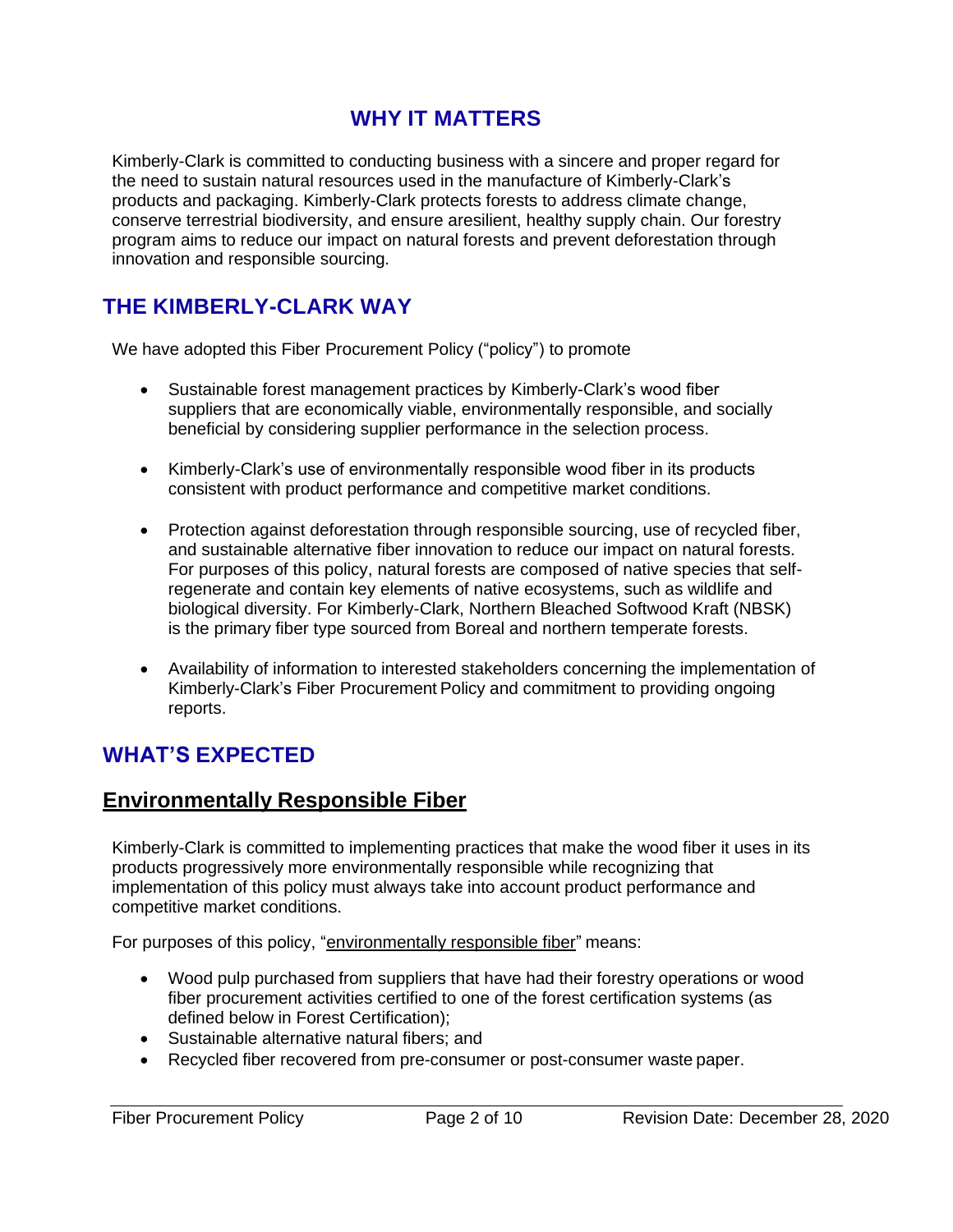Kimberly-Clark will strive to continuously improve its tissue manufacturing processes and product and packaging designs to accommodate environmentally responsible fiber and to minimize overall fiber use.

#### **Sustainable Forest Management**

We will emphasize to our wood fiber suppliers (and their suppliers, if applicable) the commitments Kimberly-Clark has made to sourcing environmentally responsible fiber, implementing our fiber preferences, and holding suppliers accountable for conforming to our fiber policy statement, comments, and instructions. For purposes of this policy, "wood fiber" includes woodpulp, logs and whole log chips, and sawmill residuals including woodchips and sawdust.

Kimberly-Clark will not knowingly use:

- Illegally harvested wood fiber, which, for the purposes of this policy, means wood fiber obtained in violation of applicable government forest management requirements or other applicable laws and regulations;
- Conflict wood, which, for the purposes of this policy, means wood fiber that was traded in a way that drives violent armed conflict or threatens national or regional stability;
- Wood harvested in violation of traditional and civil rights, or
- Wood fiber sourced from Special Forest Areas, which, for the purposes of this policy, means:
	- "Endangered Forests" that have been identified and mapped usingrecognized scientific methods as comprising native forests of high ecological value that require protection from intensive industrial use to maintain those values;
	- Naturally rare forests identified and mapped as "G1" (globally ranked critically imperiled) or "G2" (globally ranked imperiled) communities by NatureServe/Natural Heritage Network;
	- "High Conservation Value Forests" that have been identified and mapped as no harvest areas due to the outstanding or critical importance of such forests' biological, ecological, socio-economic, cultural, biodiversity, and landscapevalue;
	- "Primary Tropical Rainforest" mapped as natural forests that have developed under natural processes that have never been logged on a commercial scale and which are located in an area with annual mean temperatures of at least 24°C and annual rainfall exceeding 2.0 meters evenly distributed throughout the year;
	- Areas mapped in applicable forest management plans as protected areas due to their unique features, including endangered species habitat; and
	- Areas mapped by the government as a park or conservation reserve where commercial logging is prohibited.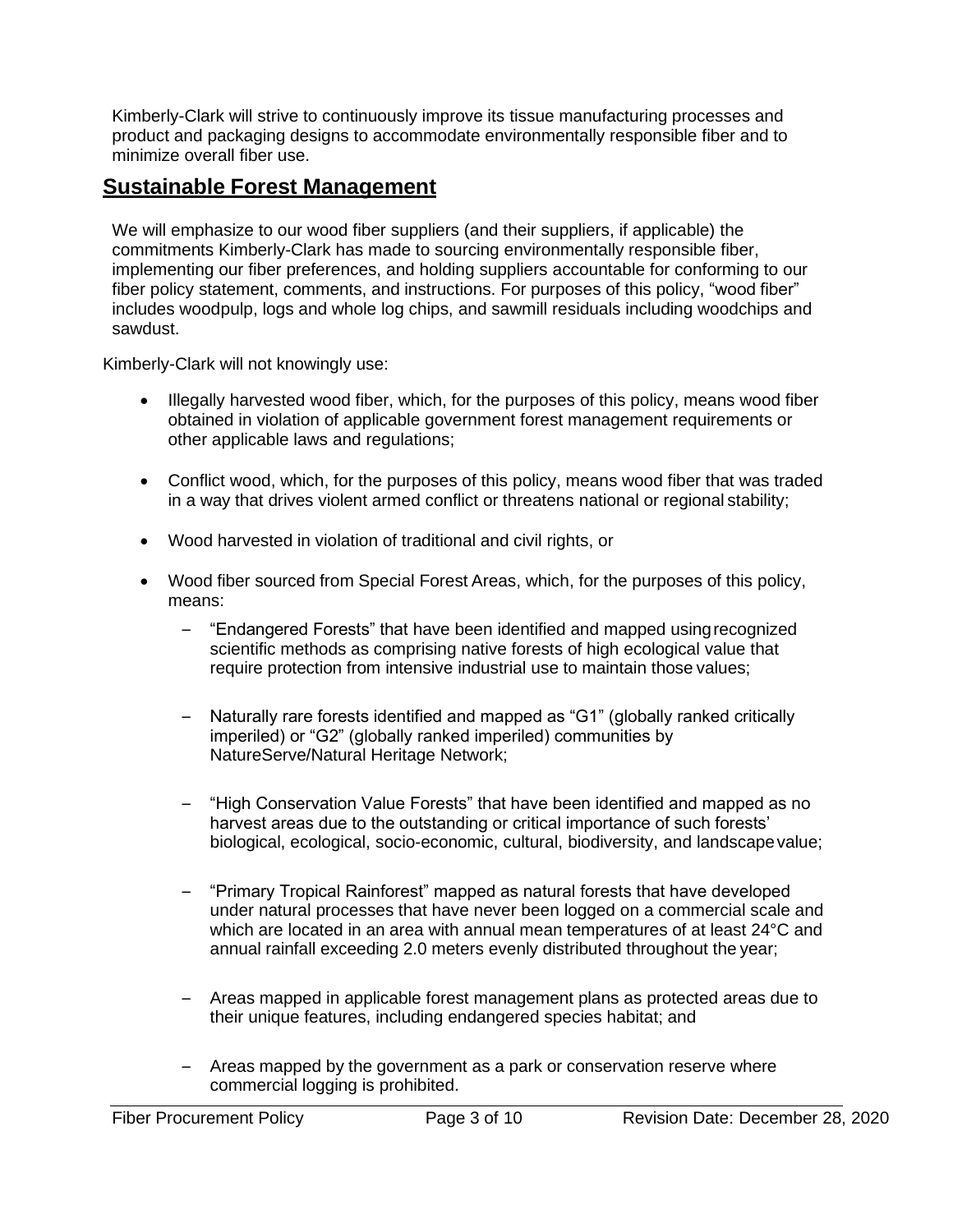With respect to natural forest areas that have not yet been identified and mapped under any of the processes listed above, Kimberly-Clark will support the protection of areas that have the potential to be designated as Endangered Forests or High Conservation Value Forests by working withits suppliers, governmental authorities, and nongovernmental organizations to identify and map such areas before commercial logging operations are conducted. In addition, Kimberly-Clark will require its suppliers to demonstrate that their management activities in such areas maintain or enhance the identified conservation values and that no harvest zones are strictly protected.

## **Forest Certification**

- Kimberly-Clark commits to purchase 100% of its wood fiber from suppliers that have had their forestry operations or wood fiber procurement activities certified to one of the following third-party verified forest certification systems. Kimberly-Clark will give preference to wood fiber certified under Forest Stewardship Council® (FSC) standards.
	- For purposes of this policy, "forest certification systems" will mean the following schemes: Forest Stewardship Council® (FSC®); Sustainable Forest Initiative (SFI); Canadian Standards Association's National Sustainable Forest Management Standards (CSA); and Program for the Endorsement of Forest Certification Schemes (PEFC) and any additional forest certification scheme meeting the performance based criteria set forth below.
	- Examples of performance-based criteria for an acceptable third-party verified forest certification scheme include:
		- o Conformity with international legislation, agreements, and accords;
		- o Compliance with national and local legislation and regulations;
		- o Scientific support for forestry practices;
		- o Commitment to forest regeneration and reforestation;
		- o Protection of soil quality, riparian zones, and water quality;
		- o Protection of ecologically and culturally unique forest areas;
		- o Maintenance and conservation of biological diversity;
		- o Participation by interested and affected stakeholders;
		- o Continuous improvement in forestry practices; and
		- $\circ$  Third-party verification of forestry practices and chain of custody for wood fiber.
- Kimberly-Clark will track and report annually the amount of wood fiber it purchases from suppliers certified under each of the forest certification systems.

### **Recycled Fiber**

• Kimberly-Clark regards recycled fiber as an environmentally-responsible fiber and will pursue opportunities to increase the use of recycled fiber in its products and packaging as appropriate.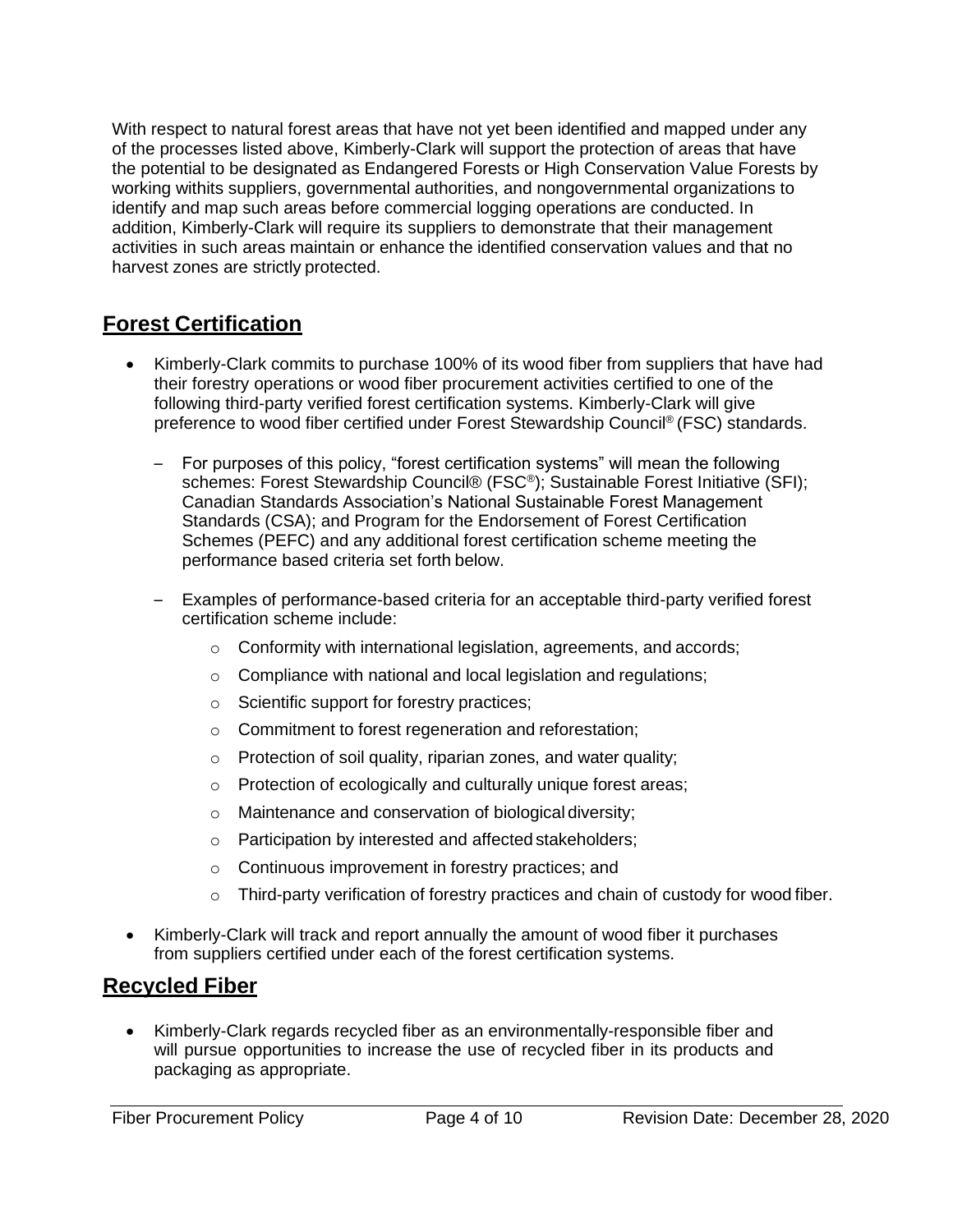- In selecting recycled fiber, Kimberly-Clark will give preference to post-consumer sources of recycled fiber.
- Kimberly-Clark will support efforts of suppliers, governmental authorities, and nongovernmental organizations to increase wastepaper collection rates and improve recycled fiber quality.

### **Leadership and Support**

- Kimberly-Clark will give preference to wood fiber certified under FSC standards.
	- Kimberly-Clark will encourage its suppliers of wood fiber (and their suppliers, if applicable) to adopt the FSC forest certification scheme and to take other actions to increase the availability of wood fiber certified to FSC standards.
	- Kimberly-Clark will participate actively in ongoing discussions concerning FSC standards,including the FSC General Assembly.
	- Kimberly-Clark will work with its suppliers and other interested stakeholders to promotethe adoption of FSC throughout its supply chain.
- To the extent possible, Kimberly-Clark will participate in stakeholder groups for other major forest certification organizations to encourage the adoption of progressive and verifiable forestry standards.
- Kimberly-Clark will support the efforts of our customers, suppliers, nongovernmental organizations, and other knowledgeable stakeholders to use lifecycle assessment and other scientific means to evaluate the sustainability of forestry activities and the manufacture and use of products made from wood fiber and recycled fiber.
- Kimberly-Clark will support programs for the identification and mapping of natural forest areas that have the potential to be designated as Endangered Forests or High Conservation Value Forests.
- Kimberly-Clark has established and will periodically review appropriate global targets for our combined level of use of recycled fiber and wood fiber from FSC certified sources.
- Kimberly-Clark will support scientific work to better understand the connection between climate and forests, including the role of forests in the global carbon cycle, and will incorporate what is learned into our climate change management strategy.

# **Wood Fiber from Tree Plantations**

• Kimberly-Clark may use wood fiber harvested from forest lands that are converted after March 15, 2007 to tree plantations only if the supplier can demonstrate, through certification by FSC or another forest certification system recognized under this policy, that the pre- existing forest lands were not Special Forest Areas and only if the use of such wood fiber meets all of the other requirements of these Instructions.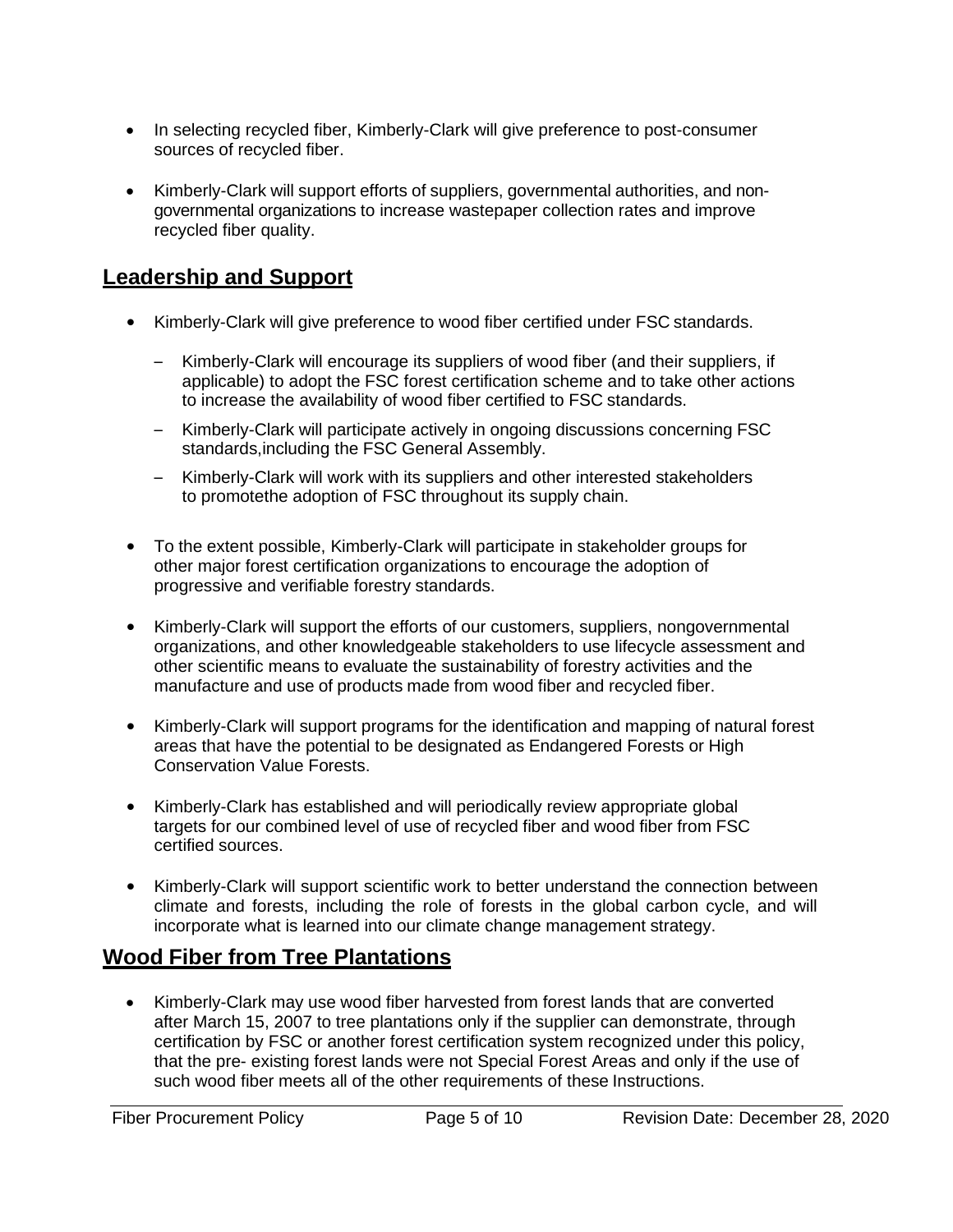• For purposes of this policy, "tree plantations" mean forest stands established by planting seedlings, by direct seeding, or by coppicing of either native or introduced species, which are fast growing and intensively managed for wood production, including mechanical site preparation, exclusion of other species, and periodic pruning, spacing, and thinning.

#### **Review of Wood Fiber Supplier Practices**

- Kimberly-Clark will review the integrity of environmental and social responsibility practices and human rights in employment followed by our wood fiber suppliers and consider the supplier's practices as part of the initial supplier selection process and when supply agreements are renewed.
	- The techniques to be utilized and the extent of a particular environmental and social review will be commensurate with the size and nature of the proposed business relationship between the supplier and Kimberly-Clark and the perceived risk that the supplier may not be in compliance with this policy.
	- For wood fiber suppliers operating in a region identified by a competent international organization as posing a significant risk that the harvesting or processing of wood fiber violates fundamental human rights, Kimberly-Clark will give heightened scrutiny to social issues in assessing the risk of entering or maintaining a business relationship with that supplier.
	- Where documented human rights issues are identified in such situations, Kimberly-Clark will work with its suppliers to find a constructive resolution of such issues.
- When Kimberly-Clark enters into long-term agreements with wood fiber suppliers, we will include language that enables us to enforce this policy.
- Kimberly-Clark will inspect its wood fiber suppliers periodically and require its suppliers to report regularly concerning their compliance with this policy.
	- For suppliers that have not achieved FSC certification of their forestry operations or wood fiber procurement activities, Kimberly-Clark will encourage them to supplement their forest certification system as necessary to achieve FSC controlled wood chain-of- custody certification.

### **Verification and Public Reporting**

- Kimberly-Clark has implemented a verification system for our wood fiber procurement activities thatis global in scope, sufficient to provide reasonable assurance that our systems and controls meet the objective of using environmentally responsible fiber and applies our stated preferences in accordance with this policy.
- As part of its verification system, Kimberly-Clark will work with suppliers and others to develop methods of effectively tracing wood fiber to its forestsource.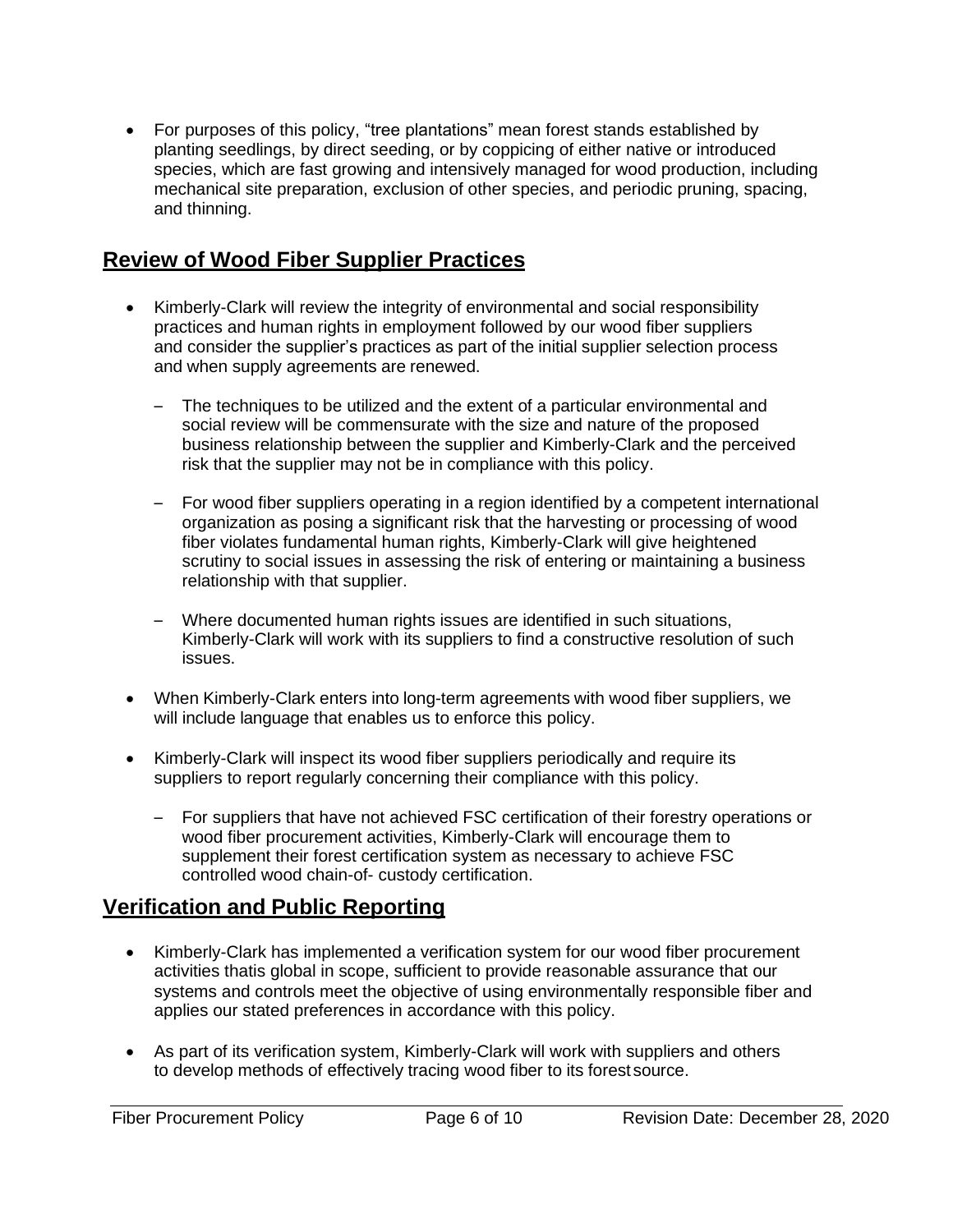- Kimberly-Clark will report on its activities to implement this policy at least annually to interested stakeholders through our annual Sustainability Report and/or other appropriate means.
	- Kimberly-Clark's annual Sustainability Report will include an indication of our progress toward achieving our target or targets for the combined use of recycled fiber and wood fiberfrom FSC certified sources.
	- Kimberly-Clark will conduct periodic consultations with external stakeholders to review emerging issues related to environmentally responsible fiber, deforestation, and implementation of our Fiber Procurement Policy.

# **Applicability**

- This policy applies to Kimberly-Clark Corporation, our consolidated subsidiaries, and our affiliates and is recommended for all of our equity companies subject to local laws and any applicable shareholder or joint venture agreements. To the extent an affiliate or equity company supplies wood fiber to Kimberly-Clark, it shall be subject to this policy.
- This policy also applies to tissue hard rolls or finished products containing wood fiber purchased by Kimberly-Clark from third-party suppliers and intended for sale as Kimberly-Clark products.

### **When to Ask a Question or Raise a Concern**

Each of us has an obligation to ask questions or raise concerns if we suspect that misconduct has occurred, or if a Kimberly-Clark employee or third party acting on behalf of Kimberly-Clark has violated the Kimberly-Clark Code of Conduct, Kimberly-Clark policies, or laws. You do not need to be certain that a violation has occurred before speaking up.

### **How to Ask a Question or Raise a Concern**

Generally, your team leader or another business leader will be in the best position to resolve a compliance question or concern.

If you are not able to resolve the question or concern with your team leader or another business leader, or if you do not feel comfortable approaching these leaders, Kimberly-Clark offers several methods for raising questions and concerns. You can speak to one of your business partners in Legal, Global Ethics & Compliance, Global Security, Finance, or Human Resources.

#### K-C HelpLine

You can also ask a question or raise a concern using the K-C HelpLine. If you contact the K-C HelpLine, please specify who was involved, who might have direct knowledge of the incident, what occurred, when it occurred, and why you think it happened. This type of specific information will allow us to conduct a thorough and fair evaluation. You may contact the K-C HelpLine anonymously (where permitted by law), but we encourage you to provide us with contact information so that we can reach you with any follow-up questions.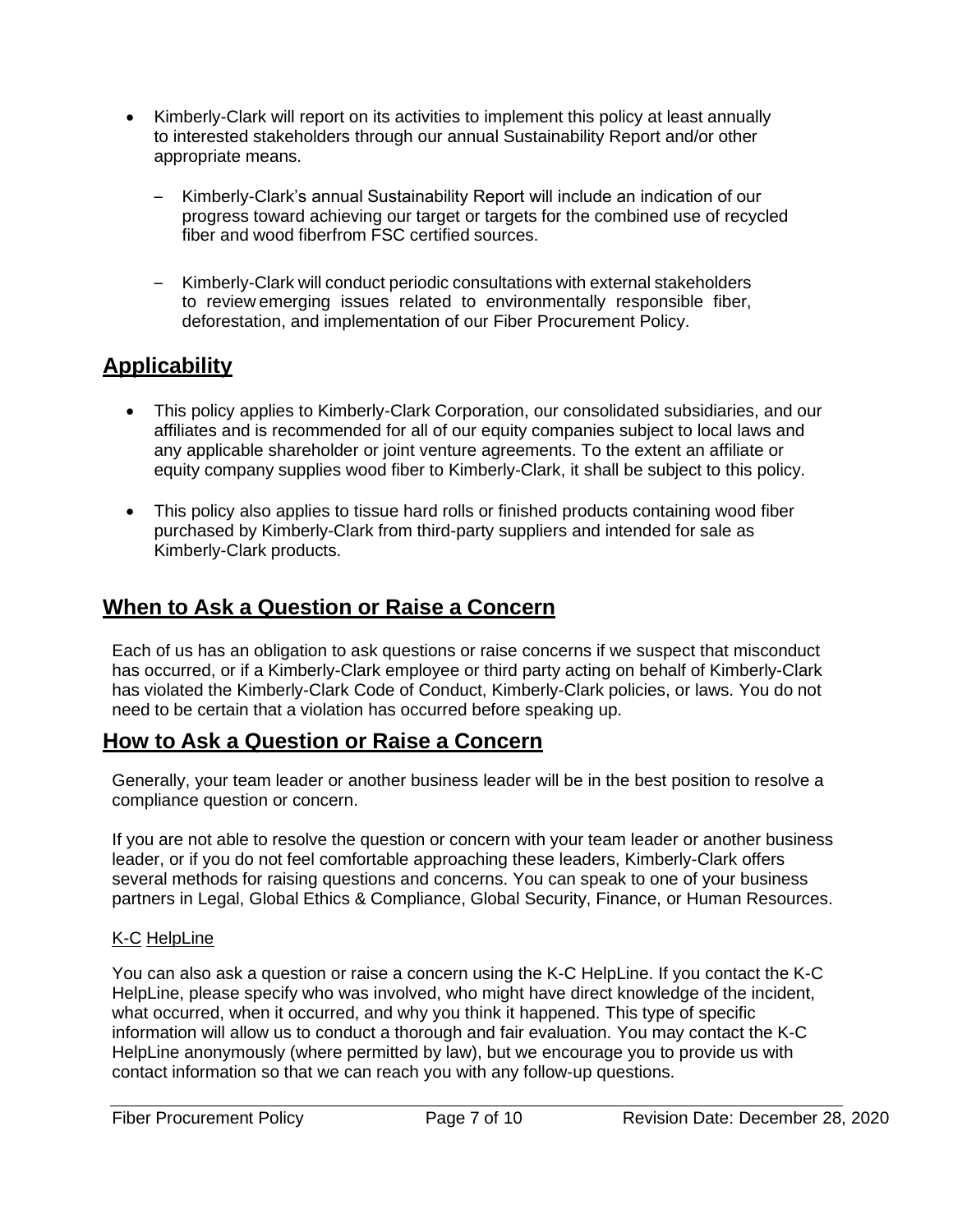The K-C HelpLine is available 24 hours a day, 7 days a week, in native languages where K-C's facilities are located. A professional company that is independent of Kimberly-Clark will take your information and then promptly report it to the Global Ethics & Compliance team for review. Youmay contact the K-C HelpLine directly by telephone, e-mail, or web:

- Telephone:
	- 1-844-KC-HELP1 or 1-844-524-3571 (United States)
	- **•** For local or toll-free HelpLine numbers in other countries, see [www.KCHelpLine.com](http://www.kchelpline.com/)
- E-mail: [KCHelpLine@kcc.com](mailto:KCHelpLine@kcc.com)
- Web: [www.KCHelpLine.com](http://www.kchelpline.com/)

We encourage you to ask your questions and raise your concerns directly to Kimberly-Clark so we can take appropriate actions. But, nothing in this policy prevents you from reporting potential violations of law to relevant government authorities.

# **Our Anti-Retaliation Commitment**

Kimberly-Clark does not tolerate retaliation against anyone who raises a concern in good faith or who cooperates in a review. Individuals engaging in this type of retaliatory conduct will be subject to discipline action. If you believe someone has retaliated against you or against someone else, raise a concern immediately. Our anti-retaliation commitment is further described in our [Compliance HelpLine Reporting](https://kimberlyclark.sharepoint.com/sites/f289/SitePages/HelpLineResources.aspx) Policy.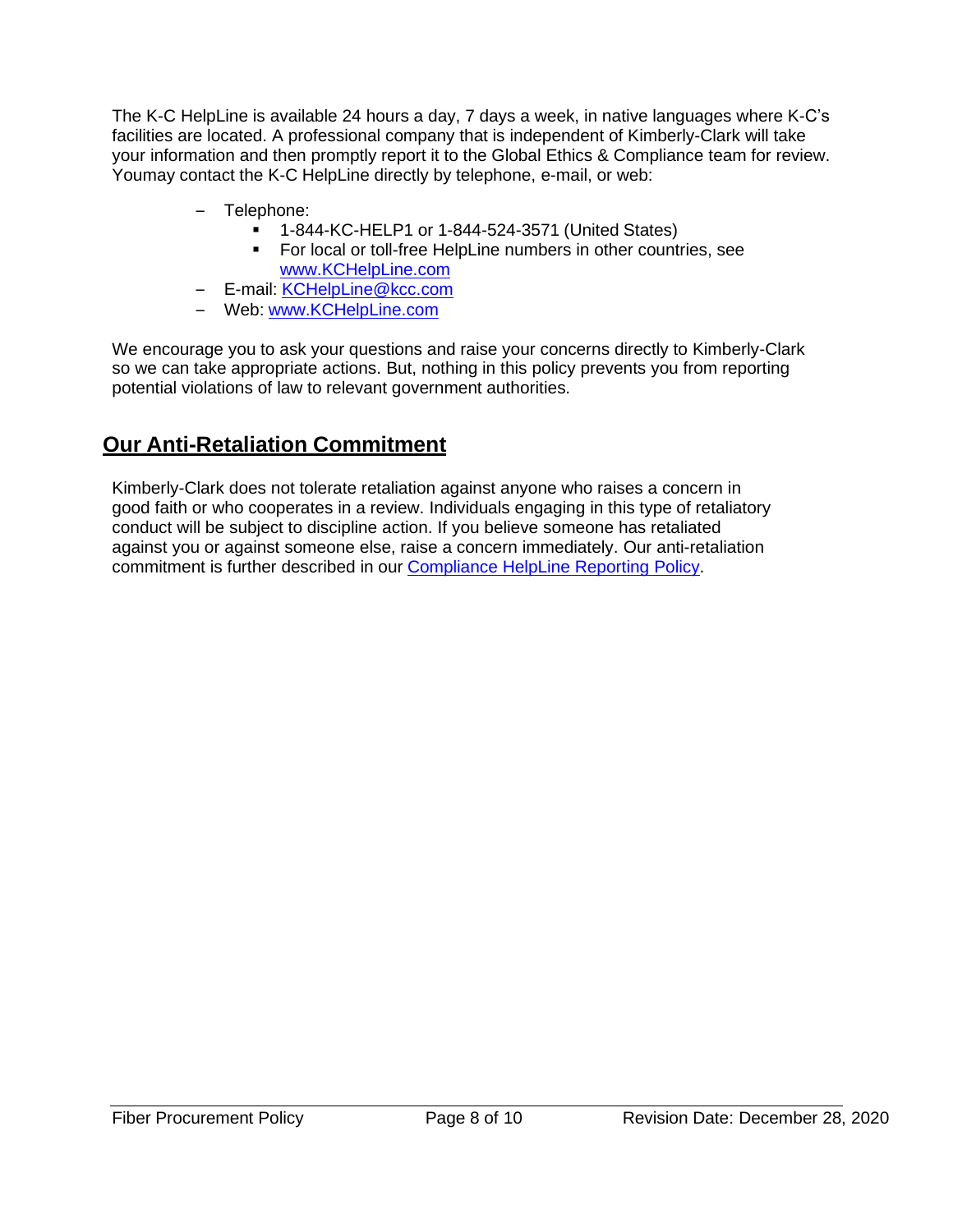#### **Fiber Procurement Policy Annex:**

#### **Transparency and Targets**

#### **2019 Performance**

#### **1. Environmentally-Preferred Fiber Use**

- Kimberly-Clark hereby sets the goal that by the year 2025, 90% of its fiber supply for its global tissue products will consist of Environmentally-Preferred Fiber.
- In the spirit of continuous improvement, Kimberly-Clark intends to achieve its 90% goal by targeting an increase in the quantity of Environmentally-Preferred Fiber from wood and/or alternative fiber supply at a rate of 5% every three years:

| Year | <b>Environmentally-Preferred Fiber Target</b> |
|------|-----------------------------------------------|
| 2014 | 70.0%                                         |
| 2017 | 75.0%                                         |
| 2020 | 80.0%                                         |
| 2023 | 85.0%                                         |
| 2025 | 90.0%                                         |

*Target Percentage of Global Tissue Fiber*

• Environmentally-Preferred Fiber will consist of the following sources: (i) Forest Stewardship Council® (FSC)-certified fiber; (ii) recycled fiber (RF); and (iii) sustainable alternative fiber<sup>1</sup>.

#### **2. Transparent Communication of Fiber Use**

- By the third quarter of each year, Kimberly-Clark will report its progress toward achieving the two stated goals that (i) 100% of its wood fiber be certified by one of the certification systems recognized in its Fiber Procurement Policy by 2015, (ii) 90% of its global tissue products be comprised of Environmentally-Preferred Fiber by 2025.
- Kimberly-Clark has announced an aspirational goal that by 2025 it will reduce by fifty percent (50%) the quantity of wood fiber it sources from natural forests using 2011 as the base year. Kimberly-Clark expects to publicly report from time to time its emerging implementation plans for achieving this aspirational goal.
- Kimberly-Clark will use the following format to report each year on a Global basis available information concerning its actual use of certain categories of FSC-certified fiber, RF content and sustainable alternative fiber in its tissue products for the preceding year:

 $1$  Kimberly-Clark will commission a life-cycle assessment and conduct a multi-stakeholder consultative process before designating an alternative fiber as "sustainable."